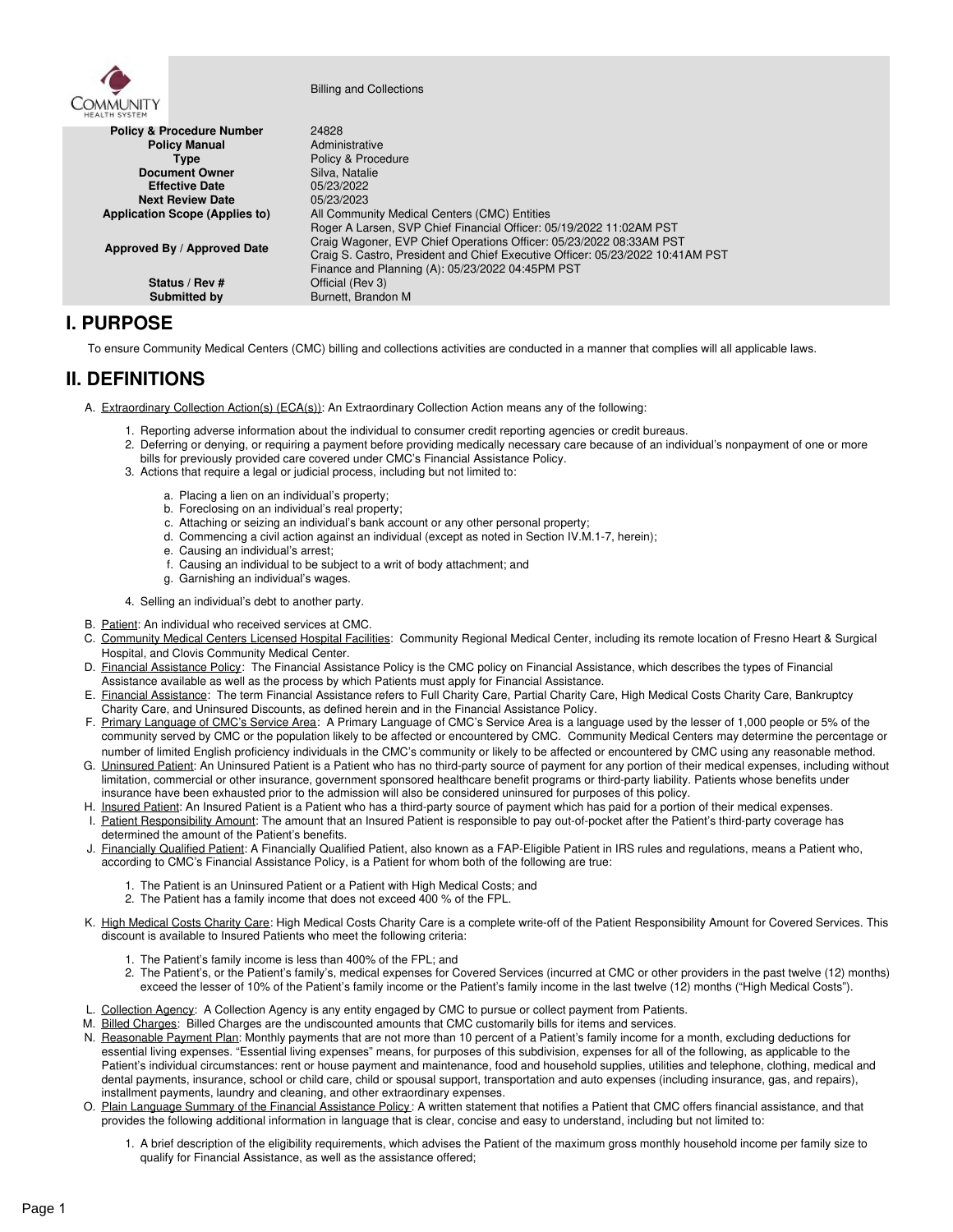- 2. A brief summary of how to apply for assistance; and
- 3. Contact information, including telephone number, website and physical location of the CMC department that can provide information about CMC's policy and assistance with the application process.
- 4. The internet address for the Health Consumer Alliance (https://healthconsumer.org);
- 5. An explanation that there are organizations that can help the Patient understand the billing and payment process;
- 6. Information regarding Covered California and Medi-Cal presumptive eligibility; and
- 7. The internet address for CMC's list of shoppable services, under 45 CFR § 180.60.
- P. Notice of Rights: A clear and conspicuous notice drafted by CMC that includes all of the items required by California Health & Safety Code 127420(b)(1) -(5).
- Q. Notice of Legal Rights: A clear and conspicuous notice drafted by CMC that includes all of the items required by California Health & Safety Code 127430. R. Notice of Collections Activity: A notice required before assigning a bill to a Collection Agency that includes all of the items required by California Health & Safety Code 127425(e).

## **III. POLICY**

- A. Community Medical Centers will bill Patients and third-party payers accurately, timely, and in accordance with all applicable laws and regulations, including without limitation, California Health and Safety Code section 127400 et. seq. and regulations issued by the United States Department of Treasury under section 501(r) of the Internal Revenue Code.
- B. This policy applies to all CMC facilities, and all Collection Agencies working on behalf of CMC, as applicable.
- C. Unless otherwise specified, this policy does not apply to physicians or other medical providers, including emergency room physicians, anesthesiologists, radiologists, hospitalists, pathologists, etc., whose services are not included in CMC's bill. This policy does not create an obligation for CMC to pay for such physicians' or other medical providers' services. In California, an emergency physician who provides emergency medical services in a hospital is required to provide discounts to Uninsured Patients or Patients with high medical costs who are at or below 400% of the Federal Poverty Level ("FPL").
- D. Financially Qualified Patients who are able to establish eligibility for Financial Assistance in accordance with this policy and the Financial Assistance Policy by providing insurance status and income information to CMC shall receive Financial Assistance. Financially Qualified Patients who do not apply for Financial Assistance but are uninsured may qualify for Full Charity Care based on demographic analysis performed by CMC.
- E. Community Medical Centers and any Collection Agency acting on its behalf shall provide information to low-income Patients and Patients with High Medical Costs regarding the availability of Financial Assistance, consistent with CMC's Financial Assistance Policy.
- F. Community Medical Centers and any Collection Agency acting on its behalf shall provide Patients with an application enabling them to apply for Financial Assistance if they indicate at any time they are financially unable to pay a bill for hospital services or their household income is less than 400% FPL.
- G. Community Medical Centers and any Collection Agency acting on its behalf shall comply with all requirements of the Federal Fair Debt Collection Practices Act (FDCPA), 15 USC §§ 1692 et seq., and the Rosenthal Fair Debt Collection Practices Act, Civil Code §§ 1788 et seq.

## **IV. PROCEDURE**

- A. Obtaining Coverage Information
	- 1. Community Medical Centers shall make all reasonable efforts to obtain information from Patients about whether private or government sponsored insurance may fully or partially cover the services rendered by CMC to the Patient.
- B. Billing Third Parties
	- 1. Community Medical Centers shall diligently pursue all amounts due from third-party payers, including but not limited to contracted and non contracted payers, indemnity payers, liability and auto insurers, and government program payers that may be financially responsible for a Patient's care. Community Medical Centers will bill all applicable third-party payers based on information provided by or verified by the Patient or their representative in a timely manner.
	- 2. Community Medical Centers will make reasonable efforts to assist Patients in obtaining payment from third-party payers, including but not limited to verifying that coverage with a third-party payer was active at the time care was provided when possible, timely making Patients aware of problems obtaining payment and, where feasible, helping Patients understand how to resolve the problem.
- C. Billing Insured Patients
	- 1. Community Medical Centers shall promptly bill Insured Patients for the Patient Responsibility Amount as computed by the Explanation of Benefits ("EOB") and directed by the third-party payer.
		- a. If CMC orany Collection Agency acting on its behalf obtains notification from Medi-Cal that the Patient is eligible for Medi-Cal for relevant dates of service, CMC and Collection Agency shall not seek to obtain payment for the cost of those covered health care services from the eligible Patient (other than applicable Share of Cost or copays), and CMC shall promptly instruct Collection Agency to cease collection efforts on the unpaid bill for covered services.
		- b. Community Medical Centers shall not seek to obtain payment for the cost of covered services from Patients who are Qualified Medicare Beneficiaries (QMBs).
- D. Billing Uninsured Patients.
	- 1. Community Medical Centers shall promptly bill Uninsured Patients for items and services provided by CMC using CMC's Billed Charges. As part of this billing, CMC shall provide Uninsured Patients with a Notice of Rights, as defined in Section II.P. of this Policy.
- E. Financial Assistance Information
	- 1. Billing Statement Notice: All bills to Patients shall include a Notice of Rights, which also informs Patients of CMC's Financial Assistance Policy. The Notice of Rights will be conspicuously placed and of sufficient size to be clearly readable.
	- 2. Widely Publicize: CMC and any Collection Agency acting on its behalf shall widely publicize the Financial Assistance Policy in a manner that is reasonably calculated to reach, notify and inform those Patients in our communities who are most likely to require Financial Assistance.
	- 3. Community Medical Centers and any Collection Agency acting on its behalf will encourage Patients to complete the Application for Financial Assistance as soon as possible. Patients will be advised they may request assistance with completing the Application from CMC, or CMC will refer them to a local consumer assistance center housed at legal services offices.
	- 4. If a Patient indicates at any time, through and including referral for Extraordinary Collection Action(s), that they are financially unable to pay a bill for hospital services or their household income is less than 400% of FPL, CMC and Collection Agency shall promptly give such Patient the opportunity to have their eligibility for Financial Assistance evaluated by CMC's Patient Financial Services Department.

### F. Itemized Statement

1. All Patients may request an itemized statement for their account at any time at no charge to the Patient.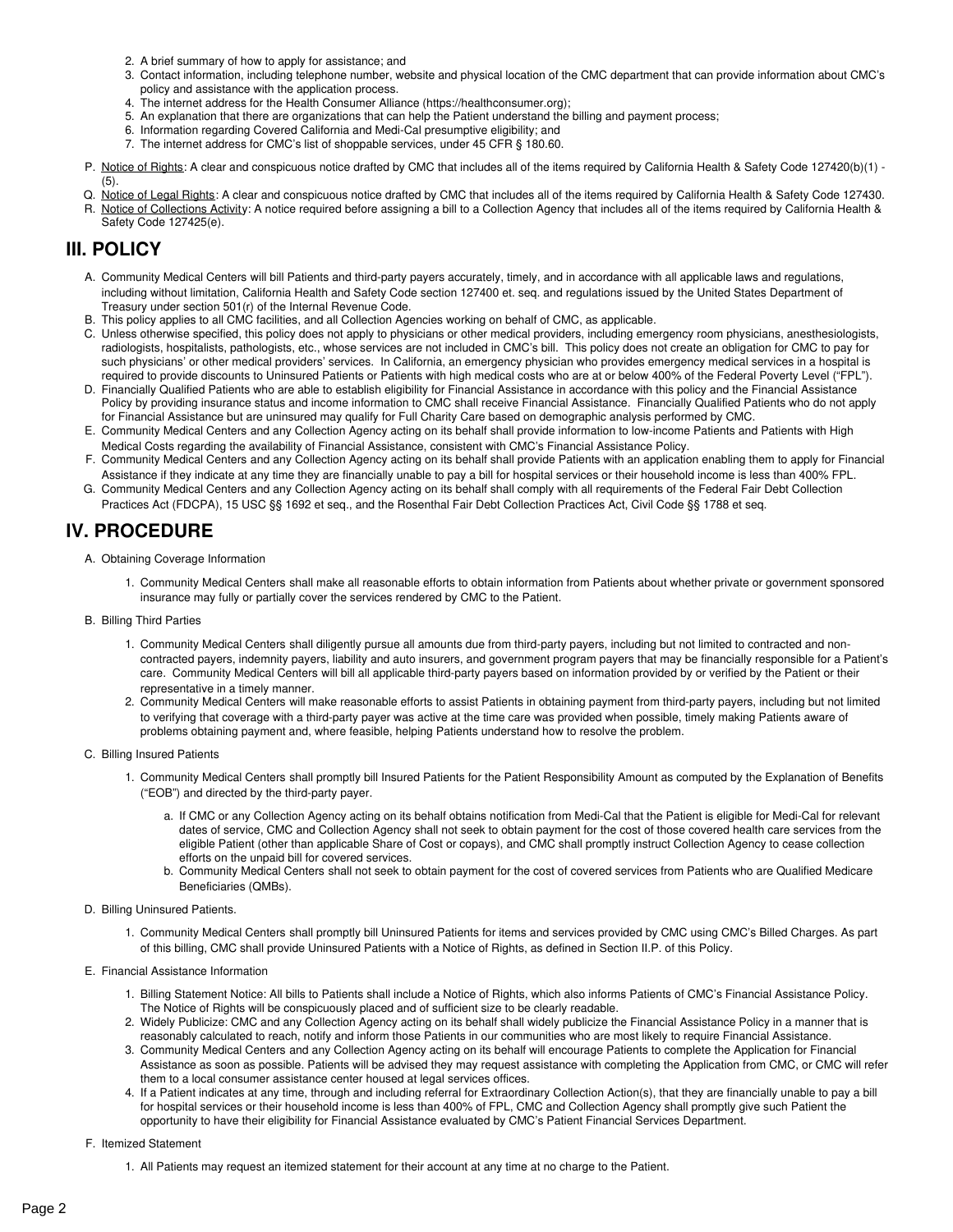#### G. Disputes

- 1. Any Patient may dispute an item or charge on their bill. Patients may initiate a dispute in writing or over the phone with a Patient Financial Services representative. If a Patient requests documentation regarding the bill, staff members will use reasonable efforts to provide the requested documentation within ten (10) days. Community Medical Centers or Collection Agency will hold the account for at least thirty (30) days after the Patient initiates a dispute before engaging in further collection activities.
- 2. Community Medical Centers shall ensure that Patient questions and complaints about bills are researched and corrected where appropriate, with timely follow up with the Patient.

#### H. Collection Practices

- 1. General Collection Practices: Subject to this Policy and CMC's Financial Assistance Policy, CMC orany Collection Agency acting on its behalf may employ reasonable collection efforts to obtain payment from Patients, in a manner consistent with the Federal Fair Debt Collection Practices Act (FDCPA), 15 USC §§ 1692 et seq., and the Rosenthal Fair Debt Collection Practices Act, Civil Code §§ 1788 et seq., as applicable. General collection activities may include issuing Patient statements, past due statements, final statements, making phone calls and sending letters. At no less than 180 days after providing the Patient with a post-discharge billing statement accounts may be placed with third party billing agencies or collection agencies.
- 2. Languages: When CMC and Collection Agency has reason to know that a Patient's primary language is not English, all notices/communications provided the Patient and written correspondence to the Patient shall be in the language spoken by the Patient, provided it is one of the Primary Language(s) of CMC's Service Area.
- 3. Prohibition on Extraordinary Collection Action: Community Medical Centers and Collection Agencies shall not employ Extraordinary Collection Action to attempt to collect from a Patient except as described in Section IV.M., below.
- 4. No Collection During Financial Assistance Application Process: Community Medical Centers and Collection Agencies shall not pursue collection from a Patient who has submitted an application for Financial Assistance, and shall return any amount received from the Patient before or during the time the Patient's application is pending.
- 5. Prohibition on use of Information from Financial Assistance Application: Community Medical Centers and any Collection Agency acting on its behalf shall not use for collection activities any information concerning income or assets obtained from a Patient during the application process for Financial Assistance. Nothing in this section prohibits the use of information obtained by CMC orCollection Agency independently of the eligibility process for Financial Assistance.
- 6. Community Medical Centers and any Collection Agency acting on its behalf shall not use information that it has reason to believe is unreliable, incorrect or obtained from the Patient under duress or through the use of coercive practices in order to obtain payment from Patients.

#### I. Payment Plans

- 1. Terms of Payment Plans: All Patients who indicate an inability to pay a bill for hospital services in a single installment shall have the opportunity to negotiate the terms of a payment plan. All payment plans shall be interest-free.
- 2. If a Financially Qualified Patient and CMC or any Collection Agency acting on its behalf are unable to agree on the terms of the payment plan, CMC orCollection Agency shall offer any Financially Qualified Patient a Reasonable Payment Plan, using the formula described in Section II.N. of this policy.
- 3. Declaring Payment Plan Inoperative: An extended payment plan may be declared no longer operative after the Patient's failure to make timely all payments due during a 90-day period. Before declaring the extended payment plan no longer operative, CMC or Collection Agency shall make a reasonable attempt to contact the Patient by phone, and will give notice in writing that the extended payment plan may become inoperative and that the Patient has the opportunity to renegotiate the extended payment plan. Prior to the extended payment plan being declared inoperative, CMC orCollection Agency shall attempt to renegotiate the terms of the defaulted extended payment plan, if requested by the Patient. For purposes of this section, the notice and phone call to the Patient may be made to the last known phone number and address of the Patient. After a payment plan is declared inoperative, CMC or Collection Agency may commence collection activities in a manner consistent with this policy.

#### J. Collection Agencies

- 1. Community Medical Centers may refer Patient accounts to a Collection Agency subject to the following conditions:
	- a. The Collection Agency must have a written agreement with CMC;
	- b. Community Medical Center's written agreement with the Collection Agency must provide that the Collection Agency's performance of its functions shall adhere to the terms of CMC's Financial Assistance Policy, this Billing and Collections Policy, and all relevant statutes and regulations. Community Medical Center's written agreement with the Collection Agency must also provide that the Collection Agency will comply with CMC's definition and application of a Reasonable Payment Plan.
	- c. The Collection Agency must agree that it will not engage in any Extraordinary Collection Actions to collect a Patient debt except as noted in Section IV.M. below;
	- d. Community Medical Centers must maintain ownership of the debt and the debt may not be sold to the Collection Agency;
	- e. The Collection Agency must have processes in place to: identify Patients who may qualify for Financial Assistance; communicate the availability and details of the Financial Assistance Policy to these Patients; and refer Patients who are seeking Financial Assistance back to CMC's Patient Financial Services Department. The Collection Agency shall not seek any payment from a Patient whose application for Financial Assistance is pending. Upon approval of a Patient's application for Financial Assistance, the Collection Agency shall return any amount received from the Patient before or during the time the Patient's application is pending. Collections may resume if a Patient's application for Financial Assistance is denied.
- K. Presumptive Eligibility
	- 1. In the event that an Uninsured Patient does not return a completed Financial Assistance application, at no less than 150 days after providing the Patient with a post-discharge billing statement, CMC will screen the Patient for presumptive eligibility for Financial Assistance using demographic software. If the demographic software indicates the Patient likely qualifies for Full Charity Care, CMC will provide the Patient with a complete write-off of CMC's undiscounted charges for Covered Services. Such Patient bills shall not be advanced to collections.
- L. Advancing Accounts for Collection: Accounts may be advanced for collections under the following circumstances:
	- 1. A bill may be advanced for collection if not paid within 180 days of the date the initial invoice is sent, at the discretion of the Director of Patient Financial Services, subject to the following conditions:
		- a. All third-party payers must have been properly billed, payment from a third-party payer must no longer be pending, and the remaining debt must be the financial responsibility of the Patient. A Collection Agency shall not bill a Patient for any amount that a third-party payer is obligated to pay.
		- b. The Patient is not attempting in good faith to settle an outstanding bill with CMC by negotiating a payment plan.
		- c. The Patient is not making regular partial payments of a reasonable amount.
		- d. A final determination has been made with respect to any pending appeal for coverage of the services, which includes any of the following: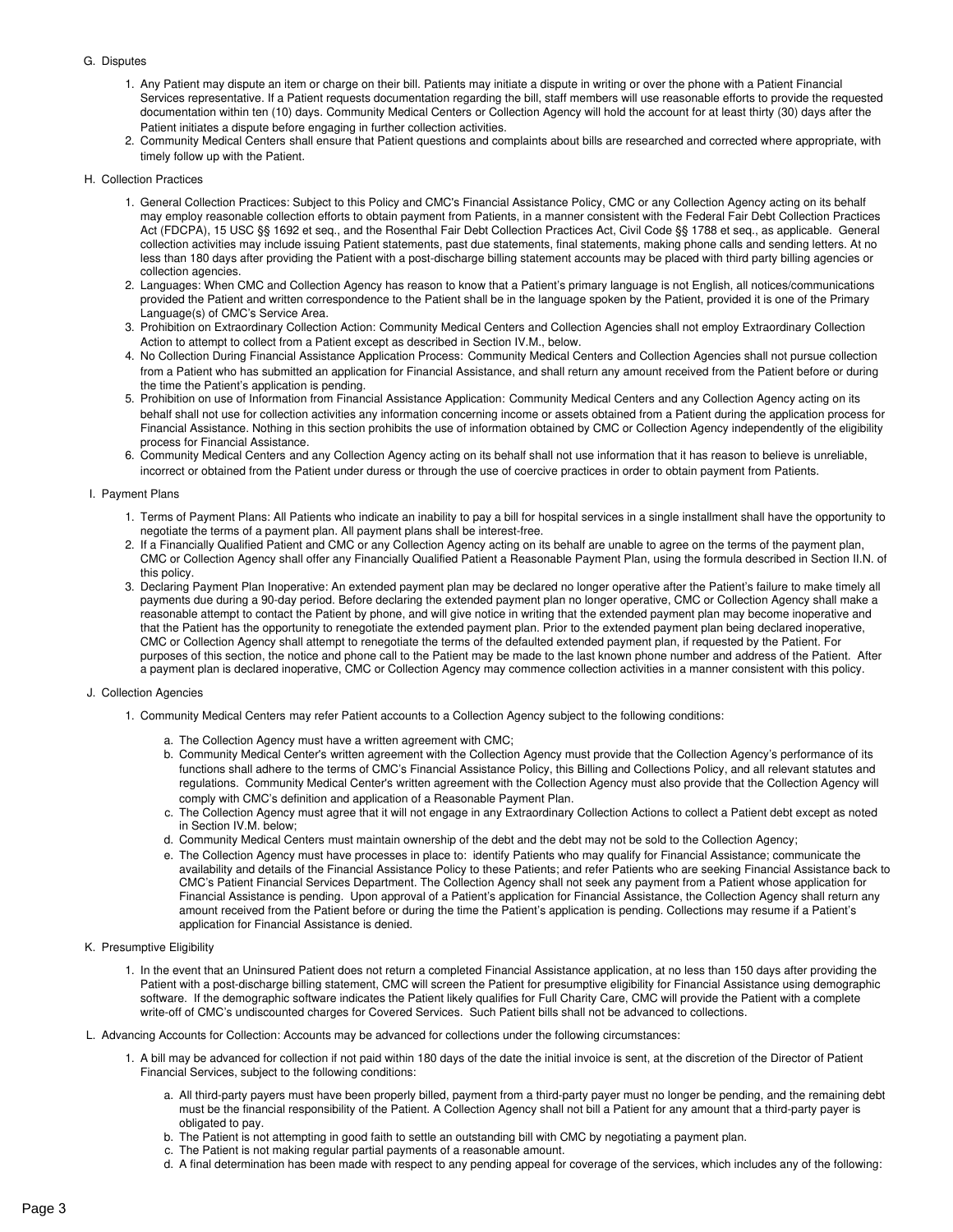a grievance; an independent medical review; or a fair hearing.

- 2. On the Patient's final billing statement and with any document indicating that the commencement of collection activities may occur, CMC or a Collection Agency acting on CMC's behalf, shall provide the Patient with a clear and conspicuous written Notice of Legal Rights, as defined in Section II.Q of this Policy, as well as a Plain Language Summary of CMC's Financial Assistance Policy.
- 3. Community Medical Centers must have sent a Notice of Collections Activity, as defined in Section II.R of this Policy.
- 4. A lack of payment, failure to apply for Financial Assistance programs and failure to contact CMC willbe factors considered in advancing an account to collections.
- 5. Third Party Liability: Nothing in this policy precludes CMC or its affiliates or outside collection agencies from pursuing third party liability.
- M. Extraordinary Collection Actions
	- 1. Prior to engaging in any Extraordinary Collection Actions and after normal collection efforts have not produced regular payments of a reasonable amount and the Patient has not completed a Financial Assistance application, complied with requests for documentation, or is otherwise nonresponsive to the application process, Patient Financial Services on behalf of CMC, shall make reasonable efforts to presumptively determine whether a Patient is eligible for Financial Assistance based on prior eligibility for Financial Assistance or the use of demographic software of an external service provider.
	- 2. A Collection Agency shall assess a Patient or guarantor's ability to pay by reviewing, at a minimum, a current credit report for the Patient, if available, and reliable sources of publicly available information for Patients with little or no credit history, or a third party electronic review of Patient information.
	- 3. In those cases where the Collection Agency has indicated that the Patient or guarantor is not a Financially Qualified Patient, as defined in Section II.J. and is refusing to pay for the medical services received, the Collection Agency may be permitted to take action to collect the unpaid balance. This action may include reporting adverse information about a Patient to a consumer credit reporting agency or credit bureau; only thirty (30) days after account has been assigned to the collection agency. If the Collection Agency has determined that legal or judicial action is appropriate and criteria for Extraordinary Collection Actions have been met, the agency must forward a written request to the facility's Vice President of Revenue Cycle, or a Director or above in Patient Financial Services, for approval prior to taking any legal or judicial action. The request must include relevant particulars of the account, including a copy of the agency's documentation that led it to believe that the Patient or guarantor has the ability to pay for the services, and that it has otherwise complied with all applicable provisions of this policy and all applicable laws and regulations.
	- 4. Before legal or judicial action is initiated, one additional phone call will be placed by Patient Financial Services to inform the Patient or guarantor of CMC's Financial Assistance program and their ability to apply to same. If Patient or guarantor asks to apply for assistance, an application will be sent and no ECAs will be initiated until the application is received and processed, or an additional 30 days have passed without an application being received.
	- 5. The Vice President of Revenue Cycle or a Director or above in Patient Financial Services must approve each individual legal or judicial action in writing, after determining that CMC and/or Collection Agency has made reasonable efforts to determine the individual is a Financially Qualified Patient, and CMC must maintain a copy of the signed authorization for legal or judicial action. In no case will the Collection Agency be allowed to file a legal or judicial action as a last resort to motivate a Patient to pay when the Collection Agency has no information as to the Patient's or guarantor's ability to pay.
	- 6. Limitations on Use of Extraordinary Collection Actions: In dealing with Financially Qualified Patients, CMC shall not use wage garnishments or liens on primary residences as a means of collecting unpaid hospital bills. Any Collection Agency acting on CMC's behalf shall not use wage garnishments or liens on primary residences as a means of collecting the unpaid hospital bills of Financially Qualified Patients, except in the limited circumstances permitted under Health and Safety Code 127425(f)(2)(A)-(B).
	- 7. If a Patient is approved for Financial Assistance under this policy or the Patient Responsibility Amount has been satisfied and/or paid, within thirty (30) days of such event, CMC and any Collection Agency acting on its behalf shall take all reasonably available measures to reverse any Extraordinary Collection Actions taken against the individual, including but not limited to vacating any judgment, lifting any levy or lien on the Patient's property, and removing any adverse information reported to any consumer reporting agency from the individual's credit report.

#### N. Miscellaneous

1. Submission to HCAI: CMC willsubmit this Billing and Collection Policy and the Financial Assistance Policy to the Department of Health Care Access and Information ("HCAI") (formerly the Office of Statewide Planning and Healthcare Development ("OSHPD")) biennially and each time this policy or the Financial Assistance Policy are updated. Policies can be located on the OSHPD website located here: https://syfphr.oshpd.ca.gov/.

### **V. REFERENCES**

26 Code of Federal Regulations 1.501(r)

California Health and Safety Code sections 124700-127446